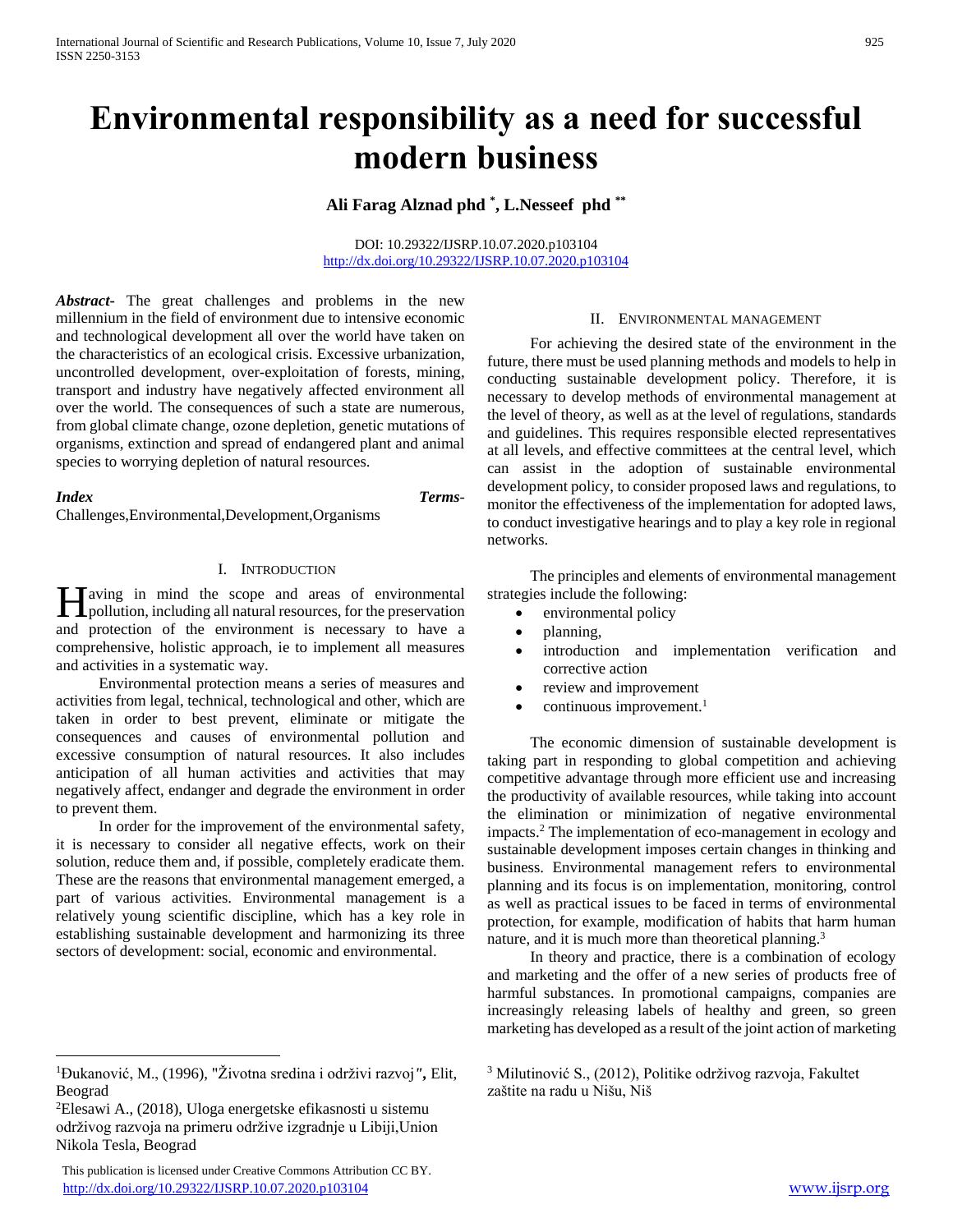and ecology. From the point of view of environmental needs, market research is becoming an extremely important segment of marketing companies that suggest to producers the most costeffective ways of connecting ecology, aesthetics, business and ethics.<sup>4</sup>

## III. ECONOMIC INSTRUMENTS FOR ENVIRONMENTAL **PROTECTION**

 Environmental protection appears as a new limiting factor for capital increase, because additional environmental costs in the long-term trend can negatively affect this process. The application of modern tools such as, for example, strategic environmental impact assessment is certainly one of the ways to achieve this goal. Also, empowering the poorer population and less developed regions to manage natural resources appropriately, for example through better access to information, judicial or participation in decision-making mechanisms by involving the public in the earliest stages of decision-making or any other appropriate means.<sup>5</sup>

 According to the OECD, there are the following economic instruments for environmental protection:

- 1. fees and taxes for pollution emissions;
- 2. user fees and taxes;
- 3. penalties;
- 4. product fees;
- 5. performance guarantees and,
- 6. compensation.<sup>6</sup>

 **Pollution Emission Fees and Taxes**-emission charges are direct payments based on estimates and specific measurements of the concentration and type of pollution. These measures, especially in transition countries, affect a large number of producers and in most cases are combined with penalties.<sup>7</sup>

 **User fees and taxes -** This instrument of environmental policy is usually local in nature, ie. it is applied at the levels of local communities. The funds collected in this way are used to finance specific environmental problems in certain localities, such as: disposal and collection of waste, improving the quality of drinking water in the place/commune, exploitation of raw materials, hunting grounds, ponds and the like. <sup>8</sup>

 **Penalties**-Taxes and penalties are the simplest and easiest to apply mechanisms, but it does not mean that they are the most desirable, nor the most effective for environmental protection. When a production has resulted in a negative external effect and when there is a difference between social and private costs, a properly determined amount of fine or tax, the producer faces the social consequences of an economy that does not respect

<sup>5</sup> Milutinović S., (2012), Politike održivog razvoja, Fakultet zaštite na radu u Nišu, Niš

 $\overline{a}$ 

environmental standards. The purpose of this tool is to equalize private and social costs and benefits.<sup>9</sup>

 When the manufacturer is charged a penalty in the amount of the marginal cost of pollution, the marginal private and social costs will be equalized. The manufacturer can reduce pollution by reducing the volume or changing the method of production. Changes in production methods may cause expenditure on pollution control devices or increase costs due to switching to another type, more environmentally friendly raw material.

 **Product Fees-**Products whose production causes environmental pollution during production, consumption or in the form of waste are burdened with estimated social costs. The goal is to adjust the relative prices of products, in order to reduce their demand. The funds thus collected serve to finance a changed method of production, which is more environmentally friendly. Product fees can be applied e.g. on artificial fertilizers, pesticides, plastic packaging, batteries and the like.<sup>10</sup>

 **Performance guarantees -** Producers or users of natural resources are obliged to provide a guarantee, which guarantees compliance with environmental conditions. Upon fulfillment of obligations, the warranty is returned to the manufacturer.<sup>11</sup>

 **Compensation** - For the functioning of this economic instrument, the role of the state is necessary, which has the obligation to create and guarantee the civil right to compensation (discussed in previous chapters) or has regulations through regulations for compensation through funds, water pollution compensation funds, funds for damage from oil slicks and the like). $12$ 

 Assets raised through these funds can be made available to those affected by pollution or to the state. It depends on the specific situation and circumstances which individual instrument or which combination of instruments should be used. The choice of economic instruments also depends on the priority goal to be achieved. If the level of penalties is higher than the amount of protection costs, it is to be expected that economic entities (companies, entrepreneurs, etc.) will behave economically rationally and decide to provide an appropriate level of environmental protection. Conversely, in the event that the cost of the fine is lower than the cost of preserving the environment, through means of protection or more expensive raw materials and procedures, companies are likely to opt to pay the fine. On the other hand, the penalty will mean budget revenue that the state, could use for other purposes, and the environment will become polluted.

 Specific protection problems are best solved by a combination of economic and other instruments. Economic instruments applied alone will not give optimal results. How successful will be implementation of different instruments will depend on the accompanying combination of individual policies.

<sup>4</sup> Klincov R., i Ristić Ž., (2011), Ekološki menadžment, dostupno na

http://www.poslovnestudije.com/arhiva/radovi2011/radovanklinc ov\_zarkoristic.pdf

<sup>6</sup> Popov Đ., (2011), Ekonomska analiza prava životne sredine i održivi razvoj, Zbornik radova Pravnog fakulteta, Novi Sad

<sup>7</sup> Ibid

<sup>8</sup> Ibid

<sup>9</sup> Popov Đ., (2011), Ekonomska analiza prava životne sredine i održivi razvoj, Zbornik radova Pravnog fakulteta, Novi Sad  $10$  Ibid

 $11$  Ibid

 $12$  Ibid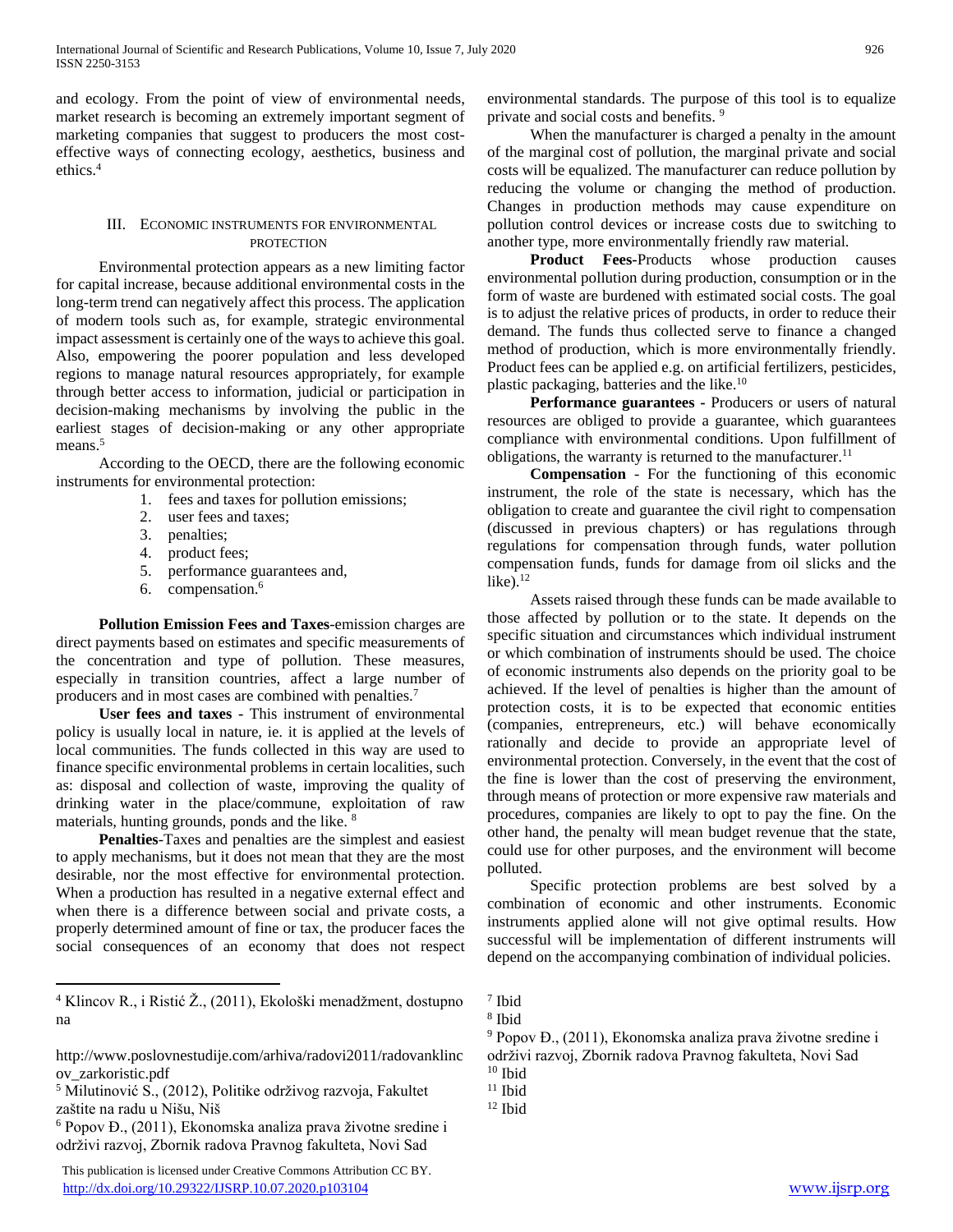Economic instruments that should encourage energy efficiency policies in developing countries should include the provision of various benefits for companies that implementing policy of higher energy efficiency. Energy efficiency principles must be incorporated in public procurement and implementation criteria for allocating funds from domestic and international funds and loans.

 Establishment of funds to support projects that have builtin elements of increased energy efficiency policies as well as cooperation with international financial institutions in order to implement favorable credit arrangements, attracting foreign and local banks to have an interest in lending to projects in the field of rational energy use, are important steps for achieving environment safety.

 The high costs of new technologies, which reduce carbon dioxide emissions, are not justified from an economic point of view for the simple reason that the imposed increase in production costs for environmental reasons reduces the country's competitiveness, firms and market competitiveness. That is why a system was launched in which all countries of the modern world receive permits for pollution (based on the allowed amount of carbon dioxide).<sup>13</sup>

 From a global point of view, all economic and environmental problems are observed as planetary issues in the structure of the prevailing doctrines and scientific paradigms of today's economy, social theory, natural science and technology. Ecological rationality rediscovers the fact that the preservation of natural resources and the establishment of natural balance are a reflection of a new economic philosophy in which ecological standardization, reduction of technological and consumer pollution, ecorecycling, environmental legislation and education, environmental research and investment in protection of human beings and their spiritual culture, mental and moral health of people.<sup>14</sup>

#### IV. ENVIRONMENTAL MANAGEMENT

 Team of professionals in human resources dealing with the issue of sustainability, represents employees as an interest group that has a key role in forming "green teams" and encouraging employee engagement on environmental and other issues. The human resources team also achieves goals that are their responsibility, such as employee turnover, safety at work, and employee satisfaction. Green human resources use the employee's ability to respond to demands for the promotion of environmental

<sup>14</sup> Bogavac I., Ristić Ž., (2012), Ekološki menadžment, Medunarodna naucna konferencija Menadžment 2012, Mladenovac

 $\overline{a}$ 

sustainability through the results of their work and improve employee awareness and commitment to sustainability issues.<sup>15</sup>

 Ecomanagement involves planning, organizing, personnel policy, management and process control. Education and training of people who wants to be an expert in eco-management are very important.

 Ecomanagement is part of good business practice in all organizations that have a clear strategy and goal based on continuous improvement of their processes. For organizations involved in urban sustainable development planning, it represents challenge and a way to prove and commit to new approaches, new philosophies, new ways of thinking, critical and scientific approach, readiness and ability to change and undertake business and other endeavors with better efficiency and with the general affirmation of effective practice.<sup>16</sup>

 Methods and instruments for environmental management are systematized tools for obtaining information on the environment and assistance in making decisions on the environmental impact of current or planned activities in order to protect and improve the environment, ie achieve the goals of sustainable development. These funds can be used by all social actors (either from the private or public sector), in sim activities and at all levels, from local, through regional, national to international.

 In practice, a large number of eco-management tools, are applied. Some of the instruments are used as a legal obligation, some are standardized at the level of national or international standards and their application is voluntary, while others are in the development and improvement phase.

Strategic environmental assessment can take several forms:

 1. Sectoral (strategies for the development of transport, energy, water management),

 2. Spatial (assessment of spatial plans at the state, regional and local level),

 3. Indirect (environmental assessment of scientific programs, plans for privatization of public enterprises, etc.) $17$ 

 The scope of strategic environmental assessment includes testing of quality: air, water, soil, biodiversity, as well as waste recycling. In addition, it may include multi-source impact assessment (cumulative impact assessment) and social impact assessment.<sup>18</sup>

Objectives of environmental management include:

- Prevention and solution of environmental problems;
- Establishment of boundaries;

<sup>16</sup> Grujić K.. i Živanović N., (2012), Ekološki menadžment trendovi razvoja u ambijentu, Medunarodna naucna konferencija Menadžment 2012, Mladenovac

<sup>17</sup> Mihajlović D,Stojanović D.,Ilić B., (2011), Ekološki menadžment u funkciji društveno ekonomskog održivog razvoja, SPIN '11 VIII Skup privrednika i naučnika: Operacioni menadžment u funkciji održivog ekonomskog rasta i razvoja Srbije 2011-2020, FON, Beograd <sup>18</sup> Ibid

<sup>13</sup>Klincov R., i Ristić Ž., (2011), Ekološki menadžment, dostupno na

http://www.poslovnestudije.com/arhiva/radovi2011/radovanklinc ov\_zarkoristic.pdf

<sup>15</sup> Elesawi A., (2018), Uloga energetske efikasnosti u sistemu održivog razvoja na primeru održive izgradnje u Libiji,Union Nikola Tesla, Beograd

This publication is licensed under Creative Commons Attribution CC BY. <http://dx.doi.org/10.29322/IJSRP.10.07.2020.p103104> [www.ijsrp.org](http://ijsrp.org/)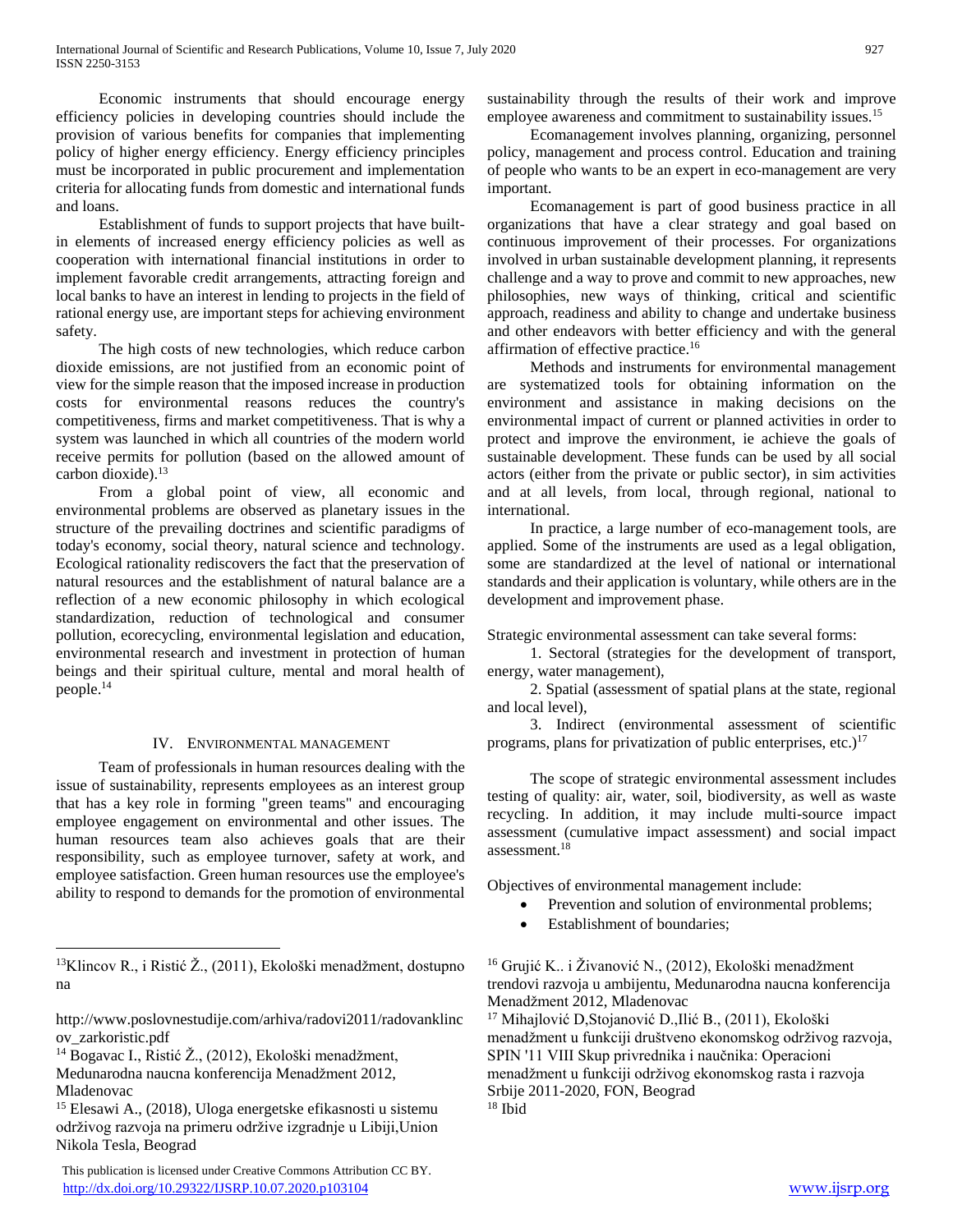- Establishment and maintenance of institutions that effectively assist environmental research, monitoring and management; and, if possible, improve existing resources,
- Where possible to improve the "quality of life",
- Identify useful new technologies or policies.<sup>19</sup>

## **Approaches to environmental management**

Environmental management should modify the ethics of individuals, groups and societies in order to achieve its goals, through three main approaches:

## **1.Advisory:**

- education;
- demonstrations (eg farm or factory model);
- media or closed approaches eg the letter includes a message);
- advice (eg telephone helplines).

## **2. Economic or fiscal:**

- taxation ("green fees");
- loans, assistance;
- discounts;
- quotas or trade agreements.

## **3. Regulatory**:

- standards;
- restrictions and monitoring;
- licenses;
- determination of a zone (restrictive activities in a given area) .<sup>20</sup>

 Environmental management must be flexible, adaptable and perceptive so that it can respond to the various demands of the powerful, environmental change, public attitudes and human capabilities. Environmental coordination requires coping with the constraints, potentials, risks and dangers of both the environment and people.

 Environmental management involves a large number of different professional institutions and agencies such as:

- government agencies (eg the European Environment Agency);
- international bodies and subsidiary organizations (eg the World Bank);
- research institutes;
- non-governmental organizations ("Friends of the Earth");
- public.

 $\overline{a}$ 

All potentials that are managed by environmental management should be used so that individuals, groups and society are directed to the path of sustainable development.

## V. CONCLUSION

 It is possible to operate responsibly towards society and the environment and be a competitive and profitable company at the

 This publication is licensed under Creative Commons Attribution CC BY. <http://dx.doi.org/10.29322/IJSRP.10.07.2020.p103104> [www.ijsrp.org](http://ijsrp.org/)

same time. Observes in the context of long-term investments in renewable energy sources, ecological production and waste management, which will make business not only resistant to climate change challenges but also much more competitive because the fight against climate change is an opportunity for companies to introduce innovative solutions, process and product modernization and thereby creating new opportunities in other markets.

 The business people realized their key role in protecting the environment, if they became aware of the pressure that their business activity exerts on the environment. And just as employment is a key prerequisite for social security, so environmental protection has become a leading prerequisite for a company's business. Marketing, management and public relations, in order to gain an ecological reputation, which predominantly determines consumer decisions on the purchase of (environmentally friendly) products, must pursue a responsible environmental policy

 Environmental pressures from the public have forced an accelerated transformation in the valuation of managerial success, which, in addition to the usual managerial performance based on profit growth, incorporates a long-term component of team development ability that successfully introduces the company to sustainable development, with high ecological morale of employees and so-called green production.

#### **REFERENCES**

- [1] Bogavac I., Ristić Ž., (2012), Ekološki menadžment, Medunarodna naucna konferencija Menadžment 2012, Mladenovac
- [2] Đukanović, M., (1996), "Životna sredina i održivi razvoj", Elit, Beograd
- [3] Elesawi A., (2018), Uloga energetske efikasnosti u sistemu održivog razvoja na primeru održive izgradnje u Libiji,Union Nikola Tesla, Beograd
- [4] Grujić K. i Živanović N., (2012), Ekološki menadžment trendovi razvoja u ambijentu, Medunarodna naucna konferencija Menadžment 2012, Mladenovac
- [5] http://www.poslovnestudije.com/arhiva/radovi2011/radovanklincov\_zarkori stic.pdf
- [6] Klincov R., i Ristić Ž., (2011), Ekološki menadžment, dostupno na
- [7] Mihajlović D., Stojanović D., Ilić B., (2011), Ekološki menadžment u funkciji društveno ekonomskog održivog razvoja, SPIN '11 VIII Skup privrednika i naučnika: Operacioni menadžment u funkciji održivog ekonomskog rasta i razvoja Srbije 2011-2020, FON, Beograd
- [8] Milutinović S., (2012), Politike održivog razvoja, Fakultet zaštite na radu u Nišu, Niš
- [9] Petrović N., (2007). Ekološki menadžment, Beograd, Fakultet organizacionih nauka
- [10] Popov Đ., (2011),Ekonomska analiza prava životne sredine i održivi razvoj, Zbornik radova Pravnog fakulteta, Novi Sad

#### AUTHORS

**First Author** – Ali Farag Alznad phd, Candidate **Second Author** – 2. L.Nesseef phd

<sup>20</sup> Petrović N., (2007). Ekološki menadžment, Beograd, Fakultet organizacionih nauka

<sup>19</sup> Petrović N., (2007). Ekološki menadžment, Beograd, Fakultet organizacionih nauka